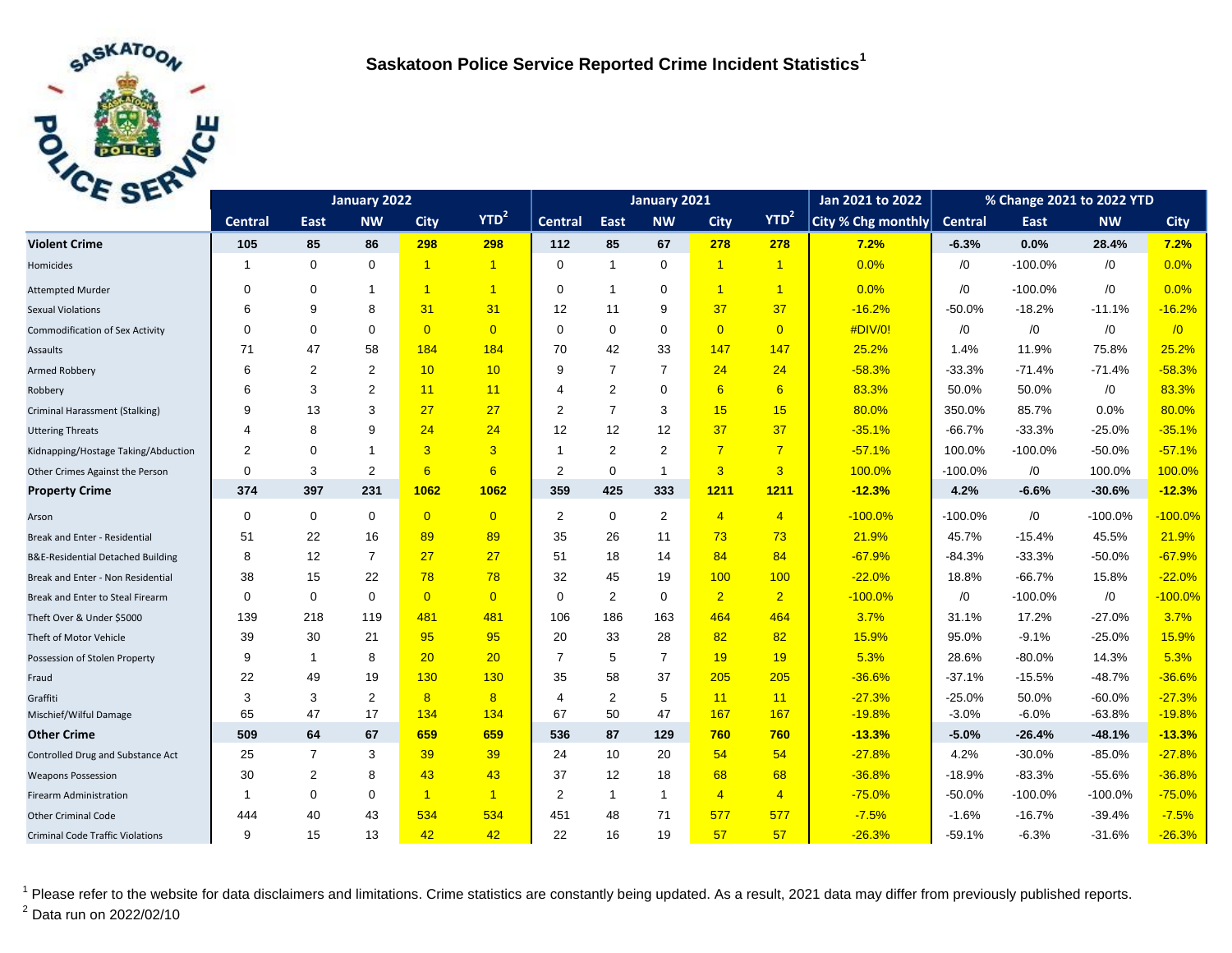## **Saskatoon Police Service Enforcement and Workload**

| <b>Enforcement</b>                                              | <b>Jan-22</b>  | $Jan-21$       | <b>YTD</b><br>2022 | <b>YTD</b><br>2021 | <b>YTD %Chg</b> | <b>Workload</b>                             | <b>Jan-22</b> | $Jan-21$    | <b>YTD</b><br>2022 | <b>YTD</b><br>2021 | YTD %Chg |
|-----------------------------------------------------------------|----------------|----------------|--------------------|--------------------|-----------------|---------------------------------------------|---------------|-------------|--------------------|--------------------|----------|
| <b>Traffic Tickets (Charges)</b><br><b>Total Tickets Issued</b> | 1,506          | 2,543          | 1,506              | 2,543              |                 | <b>Communications</b><br>-40.8% Total Calls | 10,128        | 9,155       | 10,128             | 9,155              | 10.6%    |
| Provincial Traffic Safety Act                                   | 705            | 1,092          | 705                | 1,092              | $-35.4%$        | Dispatched                                  | 6,425         | 5,664       | 6,425              | 5,664              | 13.4%    |
| Provincial Vehicle Equipment Regu                               | 102            | 329            | 102                | 329                | $-69.0%$        | Not Dispatched                              | 3,703         | 3,491       | 3,703              | 3,491              | 6.1%     |
| <b>Other Provincial</b>                                         | 42             | 31             | 42                 | 31                 |                 | 35.5% Telephone                             | 5,247         | 5,022       | 5,247              | 5,022              | 4.5%     |
| <b>Other Municipal Traffic Bylaws</b>                           | 37             | 71             | 37                 | 71                 |                 | -47.9% 911 Complaints                       | 4,203         | 3,447       | 4,203              | 3,447              | 21.9%    |
| <b>Provincial Speeding</b>                                      | 306            | 291            | 306                | 291                |                 | 5.2% On View                                | 434           | 476         | 434                | 476                | $-8.8%$  |
| <b>Municipal Bylaw Speeding</b>                                 | $\mathbf 0$    | 239            | $\mathbf 0$        | 239                | -100.0% Alarm   |                                             | 243           | 210         | 243                | 210                | 15.7%    |
| CTSS/SPS                                                        | 309            | 479            | 309                | 479                | -35.5% Radio    |                                             | -1            | $\mathbf 0$ | 1                  | 0                  | #DIV/0!  |
| <b>Cannabis Tickets</b><br>Possess, consume, distribute         | 5              | 11             | 5                  | 11                 | $-54.5%$        |                                             |               |             |                    |                    |          |
| cannabis in vehicle                                             | $\overline{1}$ | $\overline{7}$ | $\overline{1}$     | $\overline{7}$     | $-85.7%$        |                                             |               |             |                    |                    |          |
| <b>Collisions</b>                                               | 512            | 362            | 512                | 362                | 41.4%           |                                             |               |             |                    |                    |          |
| <b>Property Damage</b>                                          | 456            | 326            | 456                | 326                | 39.9%           |                                             |               |             |                    |                    |          |
| Personal Injury                                                 | 53             | 35             | 53                 | 35                 | 51.4%           |                                             |               |             |                    |                    |          |
| Fatality                                                        | -1             | $\mathbf{1}$   | $\overline{1}$     | -1                 | 0.0%            |                                             |               |             |                    |                    |          |
| Non Hit & Run                                                   | 344            | 221            | 344                | 221                | 55.7%           |                                             |               |             |                    |                    |          |
| Hit & Run                                                       | 168            | 141            | 168                | 141                | 19.1%           |                                             |               |             |                    |                    |          |
| <b>Pedestrian Collisions</b>                                    | 5              | $\overline{4}$ | 5                  | $\overline{4}$     | 25.0%           |                                             |               |             |                    |                    |          |
| <b>Number Vehicles</b>                                          | 979            | 672            | 979                | 672                | 45.7%           |                                             |               |             |                    |                    |          |
| Number Injured                                                  | 63             | 45             | 63                 | 45                 | 40.0%           |                                             |               |             |                    |                    |          |
| <b>Number of Fatalities</b>                                     | -1             | $\mathbf{1}$   | $\overline{1}$     | $\mathbf{1}$       | 0.0%            |                                             |               |             |                    |                    |          |
|                                                                 |                |                |                    |                    |                 |                                             |               |             |                    |                    |          |
| <b>Criminal Code Traffic Violations</b>                         | 42             | 57             | 42                 | 57                 | $-26.3%$        |                                             |               |             |                    |                    |          |
| Dangerous Operation of<br><b>Motor Vehicle</b>                  | 8              | 19             | 8                  | 19                 | $-57.9%$        |                                             |               |             |                    |                    |          |
| Impaired Operation of                                           |                |                |                    |                    |                 |                                             |               |             |                    |                    |          |
| <b>Motor Vehicle</b>                                            | 27             | 25             | 27                 | 25                 | 8.0%            |                                             |               |             |                    |                    |          |
| <b>Other Criminal Code Traffic</b>                              | $\overline{7}$ | 13             | $\overline{7}$     | 13                 | $-46.2%$        |                                             |               |             |                    |                    |          |